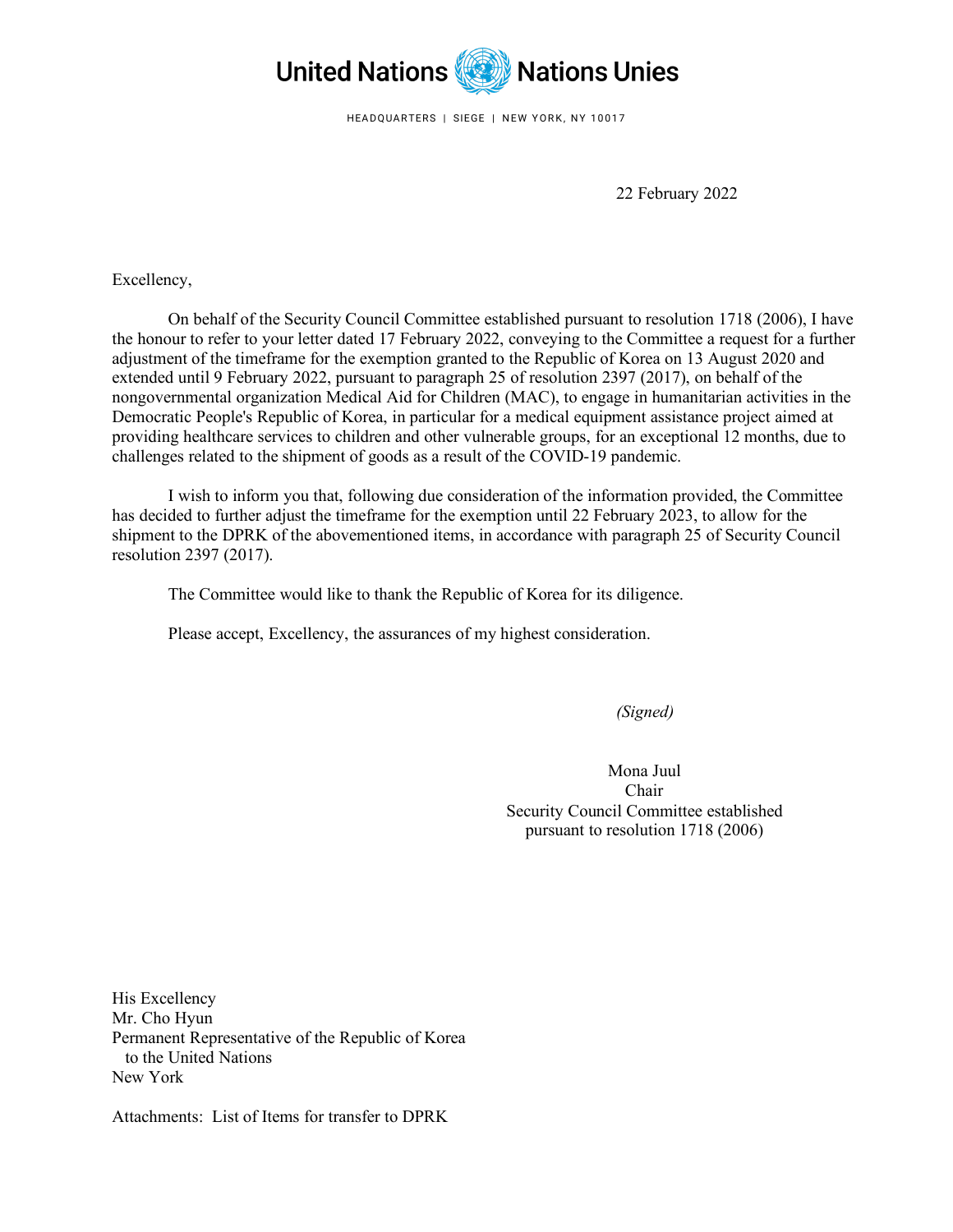## Attachment 2

## **Exemption Requests of the goods and/or services**

Attachment 2 contains the detailed account of the goods/services to be provided within the next twelve months

## **Planned shipment date: as stated in the application**

| No.          | <b>HS</b>  | <b>Product name</b>                       | <b>Standard</b>                                                                                                                                                                                                                                                                                                                                                                                                                                                                                        |    | Unit Volume | Value | Manufacturer | <b>Purpose</b>                                                                                                                                                                             | <b>Beneficiaries</b>                | Other          |
|--------------|------------|-------------------------------------------|--------------------------------------------------------------------------------------------------------------------------------------------------------------------------------------------------------------------------------------------------------------------------------------------------------------------------------------------------------------------------------------------------------------------------------------------------------------------------------------------------------|----|-------------|-------|--------------|--------------------------------------------------------------------------------------------------------------------------------------------------------------------------------------------|-------------------------------------|----------------|
|              | Code       |                                           |                                                                                                                                                                                                                                                                                                                                                                                                                                                                                                        |    |             |       |              |                                                                                                                                                                                            |                                     | <b>Informa</b> |
|              | 9018498000 | CAD/CAM Milling<br>Machine<br>$(DWX-52D)$ | *Except for computer<br>*Loadable workpiece shape: External Diameter<br>98.5mm/Max Height 60mm/Step 10mm/Pin Type<br>Diameter 6mm<br>*Operating Speed: XYZ axis, 6 to 1,800 mm/min<br>*Number of burs housed 15<br>*Attachable bur: Shank Diameter 4mm/Length 40-<br>$55$ mm<br>*Weight 147.7 lbs.(67kg)<br>*Installation enviroment: Attitude up to 6,525<br>ft.(2,000m) / Temperature 41 to 104 °F, 5 to 40 °C /<br>Humidity 35 to 80% / Ambient pollution degree 2 (as<br>specified by IEC 60664-1) | EA | 12          |       |              | The purpose of this project is<br>provide medical equipment to<br>improve the oral health and<br>nutrition of the vulnerable<br>groups such as pregnant women,<br>children and the elderly | The periodontal disease<br>patients | tion           |
| 2            | 8207909000 | Milling Bur<br>(Roland)                   | 20set<br>*Overall Length: 50, Shank 4                                                                                                                                                                                                                                                                                                                                                                                                                                                                  | EA | 12          |       |              | As above                                                                                                                                                                                   | As above                            |                |
| 3            | 8474809000 | Zubler Vairo S400<br>Sintering Furnace    | Dimension(W x H x D): 330mm x 830mm x 570mm<br>Weight: $55kg$<br>Voltage: 220V -240V~50/60hz<br>Power: 1900W<br>Control accuracy at 1500 °C +/- 3°C                                                                                                                                                                                                                                                                                                                                                    | EA | 12          |       |              | As above                                                                                                                                                                                   | As above                            |                |
| 4            | 8471601040 | Model Scaaner<br>(Medit T300)             | *Camera Resolution 2 x 2 MP cameras<br>*Scanning Volume: 90mm x 72mm x 60mm<br>*Dimensions: 290mm x 290mm x 340mm<br>*Impression Scanning 2-axis manual<br>*Weight: 12kg<br>*Scan Speed: 24sec                                                                                                                                                                                                                                                                                                         | EA | 12          |       |              | As above                                                                                                                                                                                   | As above                            |                |
| <b>Total</b> |            |                                           |                                                                                                                                                                                                                                                                                                                                                                                                                                                                                                        |    |             |       |              |                                                                                                                                                                                            |                                     |                |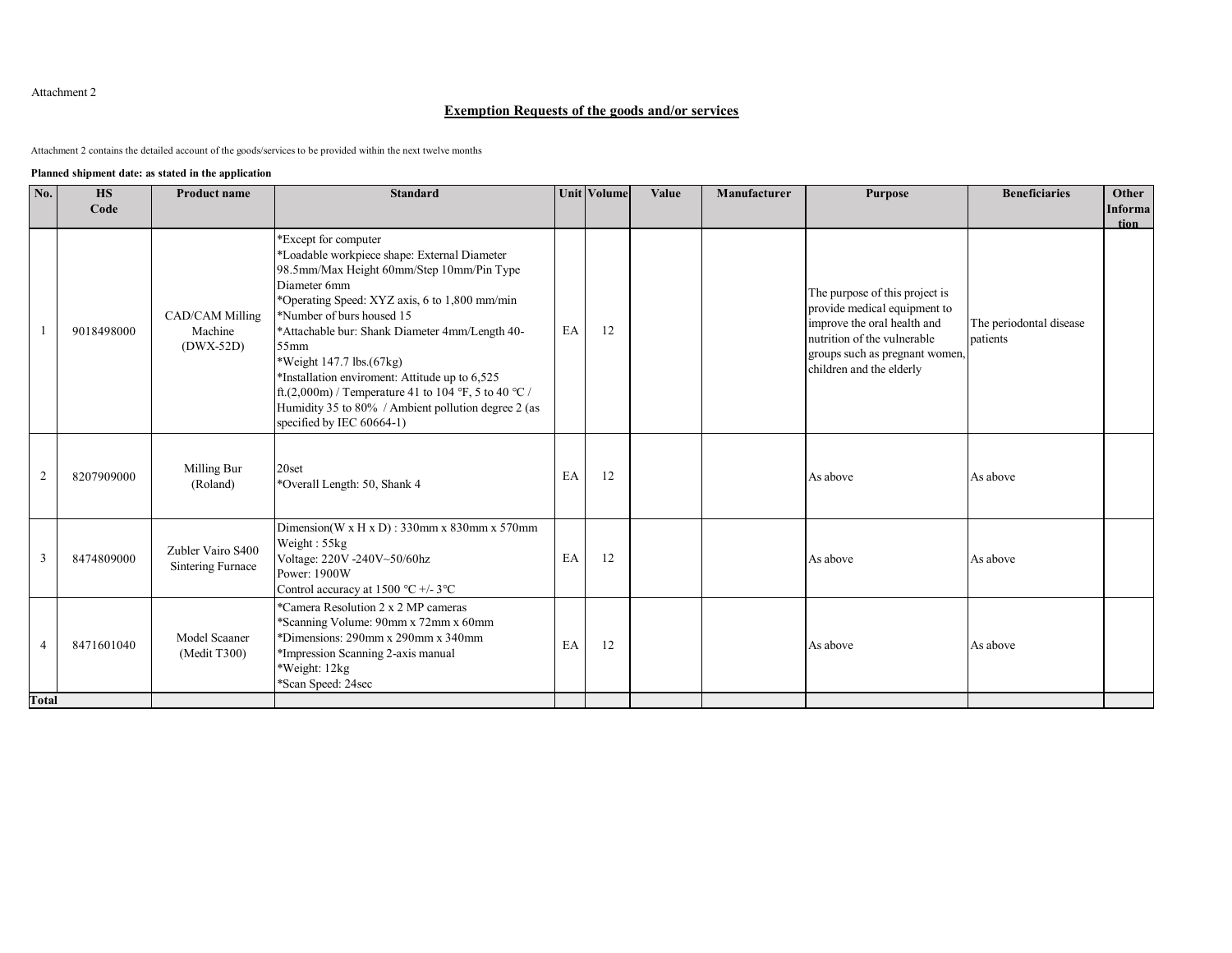**UNITED NATIONS NATIONS UNIES**



POSTAL ADDRESS - ADRESSE POSTALE: UNITED NATIONS, N.Y. 10017 CABLE ADDRESS - ADRESSE TELEGRAPHIQUE: UNATIONS NEWYORK

9 February 2021

Excellency,

On behalf of the Security Council Committee established pursuant to resolution 1718 (2006), I have the honour to refer to your letter dated 2 February 2021, conveying to the Committee a request for an adjustment of the timeframe for the exemption granted to the Republic of Korea on 13 August 2020 pursuant to paragraph 25 of resolution 2397 (2017), on behalf of the nongovernmental organization Medical Aid for Children (MAC), to engage in humanitarian activities in the Democratic People's Republic of Korea, in particular for a medical equipment assistance project aimed at providing healthcare services to children and other vulnerable groups, in accordance with Implementation Assistance Notice No. 7, for an exceptional 12 months to procure and transfer the approved goods, due to delays as a result of the COVID-19 pandemic.

I wish to inform you that, following due consideration of the information provided, the Committee has decided to adjust the timeframe for the exemption until 9 February 2022, to allow for the shipment to the DPRK of the abovementioned items, in accordance with paragraph 25 of Security Council resolution 2397 (2017).

The Committee would like to thank the Republic of Korea for its diligence.

Please accept, Excellency, the assurances of my highest consideration.

*(Signed)*

Mona Juul Chair Security Council Committee established pursuant to resolution 1718 (2006)

His Excellency Mr. Cho Hyun Permanent Representative of the Republic of Korea to the United Nations New York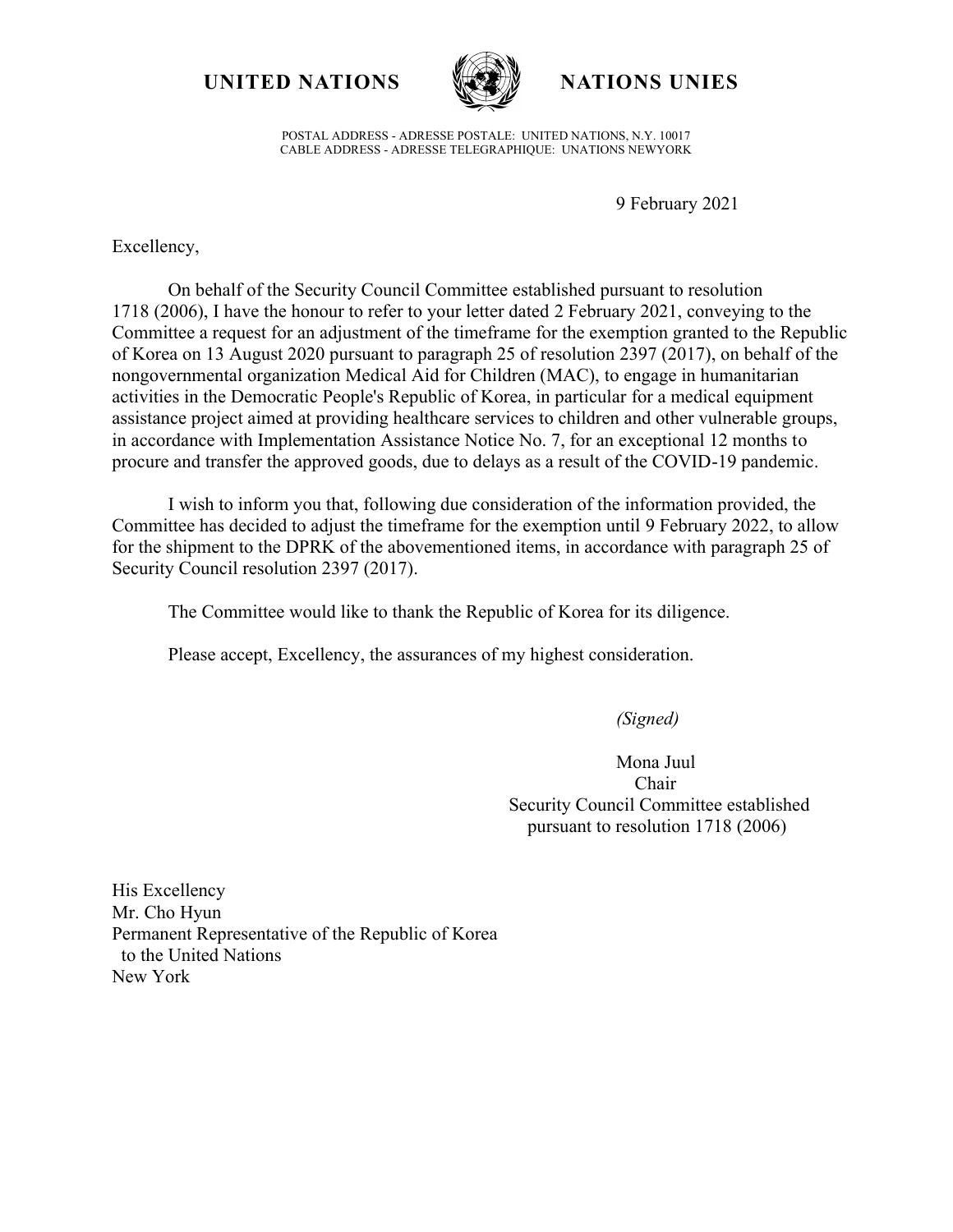**UNITED NATIONS WAS WATIONS UNIES** 



POSTAL ADDRESS - ADRESSE POSTALE: UNITED NATIONS, N.Y. 10017 CABLE ADDRESS - ADRESSE TELEGRAPHIQUE: UNATIONS NEWYORK

13 August 2020

Excellency,

On behalf of the Security Council Committee established pursuant to resolution 1718 (2006), I have the honour to refer to your letter dated 5 August 2020, conveying to the Committee an exemption request pursuant to paragraph 25 of resolution 2397 (2017) from the nongovernmental organization Medical Aid for Children (MAC), for a medical equipment assistance project aimed at providing healthcare services to children and other vulnerable groups, in accordance with Implementation Assistance Notice No. 7.

I have the further honour to inform you that, following due consideration, the Committee has decided to approve the requested exemption in the abovementioned letter, in accordance with paragraph 25 of Security Council resolution 2397 (2017), to transfer the items and services outlined in your letter within the next six months, which is enclosed in this letter as an attachment. The items are requested to be shipped once together or in a consolidated manner, with a view to increasing efficiency of shipping and custom clearance.

The Committee reiterates that the sanctions measures imposed by the Security Council through its resolutions with respect to the DPRK are not intended to bear a negative impact on the people of the DPRK, and the note verbale it issued to all Member States, as well as its press release SC/13113 of 8 December 2017, offer clarifications as regards humanitarian aid to the DPRK. The note verbale further recalls that each Member State must fully implement relevant Security Council measures, while keeping in mind the need to clarify to public and private sector entities in their jurisdiction that, while properly implementing United Nations sanctions, humanitarian activities should not be unduly restricted.

The Committee further supports and approves the Republic of Korea engaging in necessary business and financial transactions only for the purchase of goods and services exempted by the Committee and found in the attachment without prejudice to the relevant commercial decisions.

His Excellency Mr. Cho Hyun Permanent Representative of the Republic of Korea to the United Nations New York